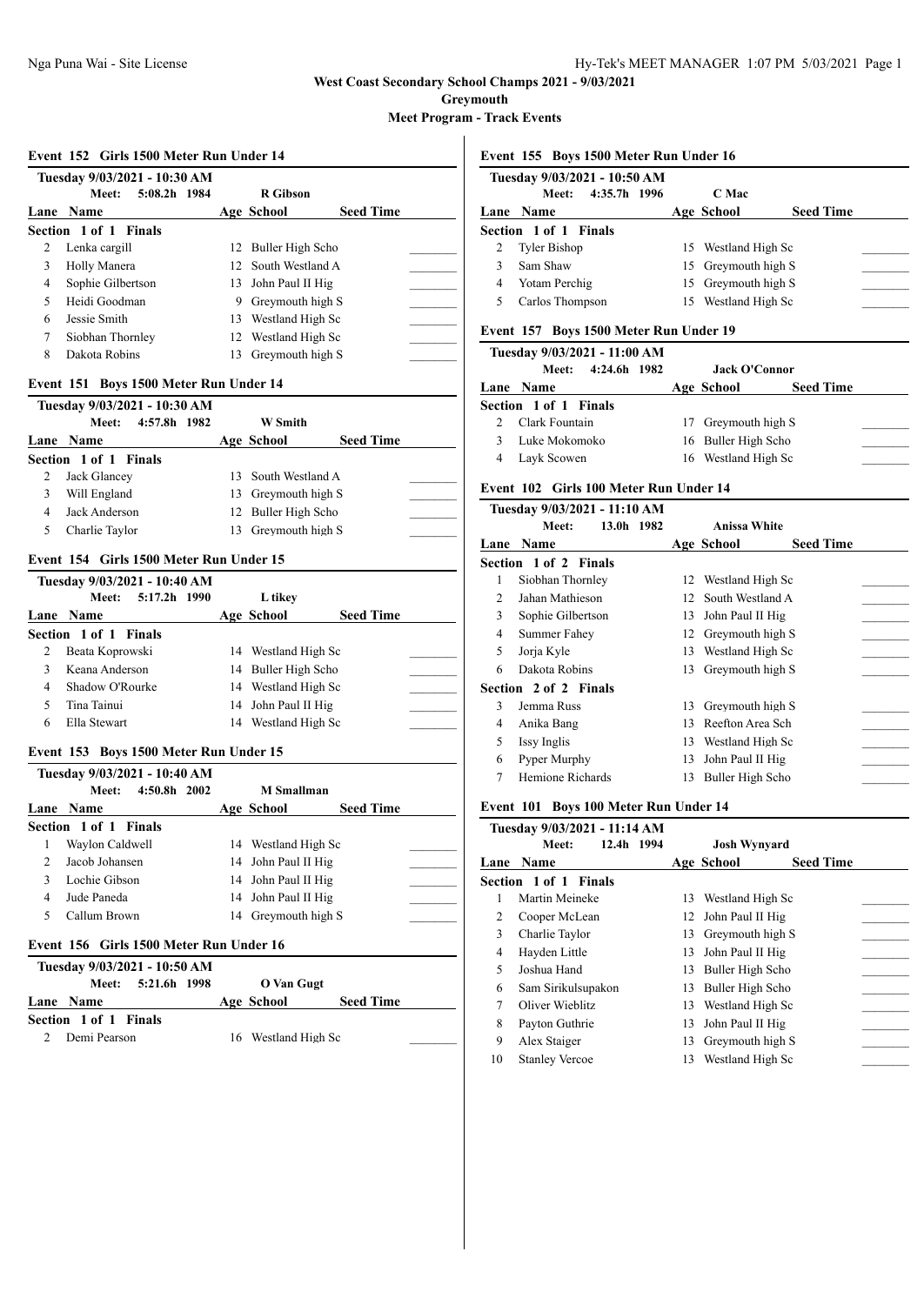**Greymouth**

**Meet Program - Track Events**

#### **Event 104 Girls 100 Meter Run Under 15**

|   | Tuesday 9/03/2021 - 11:18 AM |    |                     |                  |
|---|------------------------------|----|---------------------|------------------|
|   | 12.6h 1997<br>Meet:          |    | <b>Wendy Leach</b>  |                  |
|   | Lane Name                    |    | Age School          | <b>Seed Time</b> |
|   | Section 1 of 2 Finals        |    |                     |                  |
| 2 | Ayesha Berry-Barnes          | 14 | Greymouth high S    |                  |
| 3 | Tina Tainui                  | 14 | John Paul II Hig    |                  |
| 4 | Nikaia Crickett              |    | 14 Buller High Scho |                  |
| 5 | Shadow O'Rourke              |    | 14 Westland High Sc |                  |
| 6 | Hannah Kelsall               | 14 | Greymouth high S    |                  |
| 7 | Tiana Baker                  |    | 14 Greymouth high S |                  |
|   | Section 2 of 2 Finals        |    |                     |                  |
| 5 | Sam Manning                  |    | 14 Buller High Scho |                  |
| 6 | Samantha Donaldson           | 14 | John Paul II Hig    |                  |
| 7 | Beata Koprowski              | 14 | Westland High Sc    |                  |
| 8 | Carys Hewetson               | 14 | Reefton Area Sch    |                  |
| 9 | Jade Grant                   |    | 14 Reefton Area Sch |                  |

#### **Event 103 Boys 100 Meter Run Under 15**

|                          | Tuesday 9/03/2021 - 11:22 AM |    |                     |                  |  |
|--------------------------|------------------------------|----|---------------------|------------------|--|
|                          | 11.3h 1993<br>Meet:          |    | <b>Andrew Gage</b>  |                  |  |
|                          | Lane Name                    |    | Age School          | <b>Seed Time</b> |  |
|                          | Section 1 of 2 Finals        |    |                     |                  |  |
| 2                        | Matthew Molloy               |    | 14 John Paul II Hig |                  |  |
| 3                        | Addi Saunders                |    | 14 Buller High Scho |                  |  |
| 4                        | Sonny Haldane                |    | 14 Greymouth high S |                  |  |
| $\overline{\phantom{0}}$ | Jude Paneda                  |    | 14 John Paul II Hig |                  |  |
| 6                        | Cullam Moles                 |    | 14 Greymouth high S |                  |  |
|                          | Section 2 of 2 Finals        |    |                     |                  |  |
| 3                        | Hamish Miller                |    | 14 Westland High Sc |                  |  |
| 4                        | Connor Reid                  | 13 | Westland High Sc    |                  |  |
| 5                        | Nathan Brooker               | 14 | Westland High Sc    |                  |  |
| 6                        | Noah Treanor                 | 14 | South Westland A    |                  |  |

#### **Event 106 Girls 100 Meter Run Under 16**

|   | Tuesday 9/03/2021 - 11:26 AM |    |                     |                  |  |
|---|------------------------------|----|---------------------|------------------|--|
|   | 12.6h 1998<br>Meet:          |    | <b>Wendy Leach</b>  |                  |  |
|   | Lane Name                    |    | Age School          | <b>Seed Time</b> |  |
|   | Section 1 of 1 Finals        |    |                     |                  |  |
|   | Isla Scott                   |    | 15 Westland High Sc |                  |  |
| 2 | Haylee Mackinnon             |    | 15 Greymouth high S |                  |  |
| 3 | Ashlee Forsyth               |    | 15 Buller High Scho |                  |  |
| 4 | Charlotte Provis             |    | 15 Westland High Sc |                  |  |
|   | Aleece Harris                | 15 | Greymouth high S    |                  |  |
| 6 | Sasha Bang                   |    | 15 Reefton Area Sch |                  |  |
|   | Ashlee McCormack             | 15 | Buller High Scho    |                  |  |

# **Event 105 Boys 100 Meter Run Under 16**

| Tuesday 9/03/2021 - 11:30 AM |                              |    |                                |  |  |  |  |
|------------------------------|------------------------------|----|--------------------------------|--|--|--|--|
|                              | 11.5h 1996<br>Meet:          |    | Luke Tamahaka                  |  |  |  |  |
| Lane                         | <b>Name</b>                  |    | <b>Seed Time</b><br>Age School |  |  |  |  |
|                              | <b>Section 1 of 2 Finals</b> |    |                                |  |  |  |  |
| 1                            | Jack Bolton                  | 15 | Greymouth high S               |  |  |  |  |
| $\mathcal{L}$                | Sam Shaw                     | 15 | Greymouth high S               |  |  |  |  |
| 3                            | Karl Yapp                    | 15 | Buller High Scho               |  |  |  |  |
| 4                            | Ryan Brenmuhl                | 15 | John Paul II Hig               |  |  |  |  |
| 5                            | Carlos Thompson              | 15 | Westland High Sc               |  |  |  |  |
| 6                            | Casey Te Whatu               | 15 | Buller High Scho               |  |  |  |  |
|                              | <b>Section 2 of 2 Finals</b> |    |                                |  |  |  |  |
| 3                            | Jesse Jones                  | 15 | Westland High Sc               |  |  |  |  |
| 4                            | Kane McLaughlan              | 15 | Buller High Scho               |  |  |  |  |
| 5                            | Xavier Brears                | 15 | Greymouth high S               |  |  |  |  |
| 6                            | Kassidy Marrier              | 15 | Reefton Area Sch               |  |  |  |  |
| 7                            | James Crooks                 | 15 | Greymouth high S               |  |  |  |  |
|                              |                              |    |                                |  |  |  |  |

# **Event 108 Girls 100 Meter Run Under 19**

|      | Tuesday 9/03/2021 - 11:34 AM |    |                       |                  |  |
|------|------------------------------|----|-----------------------|------------------|--|
|      | Meet:<br>13.1h 1980          |    | Debbie Keehan         |                  |  |
|      | 13.10 1980<br>Equal:         |    | <b>Cheryl Perfect</b> |                  |  |
| Lane | <b>Name</b>                  |    | Age School            | <b>Seed Time</b> |  |
|      | Section 1 of 2 Finals        |    |                       |                  |  |
| 2    | Samara Uriuo                 | 17 | Greymouth high S      |                  |  |
| 3    | Jordie Black                 | 17 | Westland High Sc      |                  |  |
| 4    | Billie-Rayne McMillan        |    | 16 Greymouth high S   |                  |  |
| 5    | Neve Davidson                | 17 | John Paul II Hig      |                  |  |
| 6    | Hazel Clementson             | 17 | Buller High Scho      |                  |  |
|      | <b>Section 2 of 2 Finals</b> |    |                       |                  |  |
| 3    | Ella Rae-Wood                | 17 | Greymouth high S      |                  |  |
| 4    | Hayley Jo Jacobs             | 16 | Greymouth high S      |                  |  |
| 5    | Abbey Uren                   | 16 | Westland High Sc      |                  |  |
| 6    | Phoenix Smith                | 16 | John Paul II Hig      |                  |  |
|      |                              |    |                       |                  |  |

### **Event 107 Boys 100 Meter Run Under 19**

|                | Tuesday 9/03/2021 - 11:38 PM |    |                     |                  |
|----------------|------------------------------|----|---------------------|------------------|
|                | $11.2h$ 1979<br>Meet:        |    | <b>M</b> Jones      |                  |
|                | Lane Name                    |    | Age School          | <b>Seed Time</b> |
|                | Section 1 of 2 Finals        |    |                     |                  |
| 2              | Reuben Taylor                | 17 | Greymouth high S    |                  |
| 3              | Mikaere Whitcombe            |    | 16 John Paul II Hig |                  |
| 4              | Alex Morris                  |    | 16 Westland High Sc |                  |
| 5              | Greg Connor                  |    | 16 Westland High Sc |                  |
|                | Section 2 of 2 Finals        |    |                     |                  |
| 3              | Kieran de Klerk              | 16 | Greymouth high S    |                  |
| $\overline{4}$ | Jon Palmer                   | 16 | Greymouth high S    |                  |
| 5              | Flynn Aldridge               |    | 16 Buller High Scho |                  |
| 6              | Nate Croy                    |    | 16 Westland High Sc |                  |
|                | Layk Scowen                  |    | 16 Westland High Sc |                  |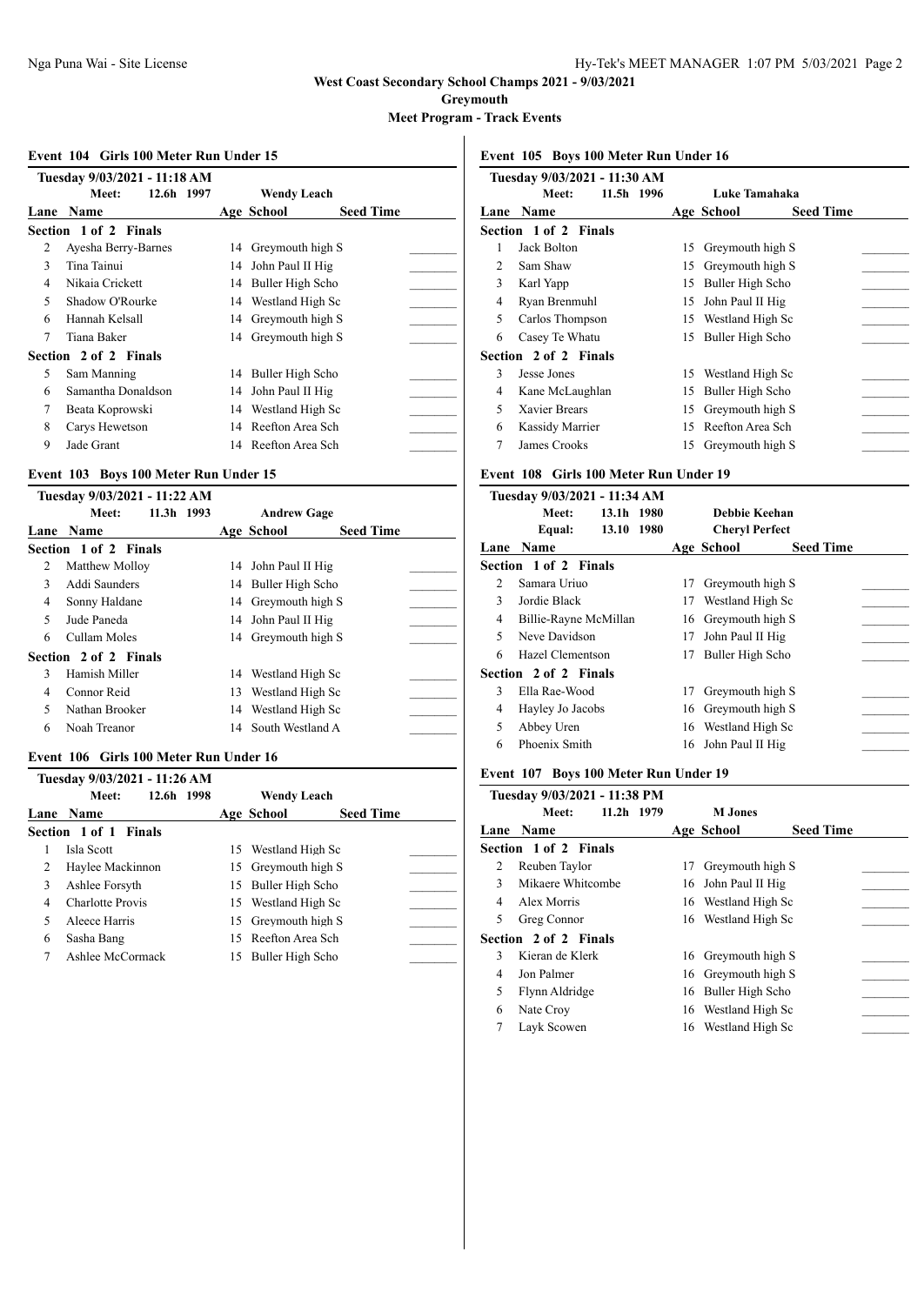**Greymouth**

**Meet Program - Track Events**

#### **Event 402 Girls 400 Meter Run Under 14**

|   | Tuesday 9/03/2021 - 11:42 AM |  |                     |                  |  |  |  |  |  |
|---|------------------------------|--|---------------------|------------------|--|--|--|--|--|
|   | Meet: 1:00.1h 2010           |  | C Ellev             |                  |  |  |  |  |  |
|   | Lane Name                    |  | Age School          | <b>Seed Time</b> |  |  |  |  |  |
|   | Section 1 of 1 Finals        |  |                     |                  |  |  |  |  |  |
|   | Alisha Parsons               |  | 13 Greymouth high S |                  |  |  |  |  |  |
| 4 | Dakota Robins                |  | 13 Greymouth high S |                  |  |  |  |  |  |
| 5 | Hemione Richards             |  | 13 Buller High Scho |                  |  |  |  |  |  |
| 6 | Heidi Goodman                |  | Greymouth high S    |                  |  |  |  |  |  |

## **Event 401 Boys 400 Meter Run Under 14**

|   | Tuesday 9/03/2021 - 11:45 AM |            |     |                     |                  |  |
|---|------------------------------|------------|-----|---------------------|------------------|--|
|   | Meet:                        | 56.2h 1990 |     | <b>S</b> Oliver     |                  |  |
|   | Lane Name                    |            |     | Age School          | <b>Seed Time</b> |  |
|   | Section 1 of 1 Finals        |            |     |                     |                  |  |
| L | Charlie Taylor               |            | 13  | Greymouth high S    |                  |  |
| 2 | Joshua Hand                  |            | 13. | Buller High Scho    |                  |  |
| 3 | Martin Meineke               |            | 13  | Westland High Sc    |                  |  |
| 4 | Will England                 |            |     | 13 Greymouth high S |                  |  |
| 5 | Sam Sirikulsupakon           |            | 13. | Buller High Scho    |                  |  |
| 6 | <b>Stanley Vercoe</b>        |            | 13  | Westland High Sc    |                  |  |
|   | Jack Glancey                 |            | 13. | South Westland A    |                  |  |

## **Event 404 Girls 400 Meter Run Under 15**

|               | Tuesday 9/03/2021 - 11:48 AM |    |                     |                  |  |
|---------------|------------------------------|----|---------------------|------------------|--|
|               | $1:02.5h$ 1983<br>Meet:      |    | <b>A White</b>      |                  |  |
|               | Lane Name                    |    | Age School          | <b>Seed Time</b> |  |
|               | Section 1 of 1 Finals        |    |                     |                  |  |
|               | Hannah Kelsall               |    | 14 Greymouth high S |                  |  |
| $\mathcal{L}$ | Shadow O'Rourke              |    | 14 Westland High Sc |                  |  |
| 3             | Katelynn Ford                |    | 14 Greymouth high S |                  |  |
| 4             | Jessie Smith                 | 13 | Westland High Sc    |                  |  |
| 5             | Sam Manning                  |    | 14 Buller High Scho |                  |  |
| 6             | Beata Koprowski              |    | 14 Westland High Sc |                  |  |
|               | Nikaia Crickett              |    | 14 Buller High Scho |                  |  |

### **Event 403 Boys 400 Meter Run Under 15**

|   | Tuesday 9/03/2021 - 11:51 AM |    |                     |                  |  |
|---|------------------------------|----|---------------------|------------------|--|
|   | 56.0h 1993<br>Meet:          |    | L Cook              |                  |  |
|   | Lane Name                    |    | Age School          | <b>Seed Time</b> |  |
|   | Section 1 of 1 Finals        |    |                     |                  |  |
| 1 | Addi Saunders                |    | 14 Buller High Scho |                  |  |
| 2 | Jacob Kelly                  |    | 14 Westland High Sc |                  |  |
| 3 | Karl Yapp                    |    | 15 Buller High Scho |                  |  |
| 4 | Lochie Gibson                |    | 14 John Paul II Hig |                  |  |
| 5 | Riley Fleming                |    | 14 Westland High Sc |                  |  |
| 6 | Waylon Caldwell              |    | 14 Westland High Sc |                  |  |
| 7 | Callum Brown                 | 14 | Greymouth high S    |                  |  |
| 8 | Franklin Barry               | 14 | Greymouth high S    |                  |  |
|   |                              |    |                     |                  |  |

#### **Event 406 Girls 400 Meter Run Under 16**

| Tuesday 9/03/2021 - 11:54 AM |  |                      |                  |  |  |  |  |
|------------------------------|--|----------------------|------------------|--|--|--|--|
| $1:00.9h$ 2013<br>Meet:      |  | <b>Ashley Stuart</b> |                  |  |  |  |  |
| Lane Name                    |  | Age School           | <b>Seed Time</b> |  |  |  |  |
| Section 1 of 1 Finals        |  |                      |                  |  |  |  |  |
| Ashlee McCormack             |  | 15 Buller High Scho  |                  |  |  |  |  |
| Ashlee Forsyth               |  | 15 Buller High Scho  |                  |  |  |  |  |
|                              |  |                      |                  |  |  |  |  |

## **Event 405 Boys 400 Meter Run Under 16**

|   | Tuesday 9/03/2021 - 11:57 AM |                     |                  |  |
|---|------------------------------|---------------------|------------------|--|
|   | 53.4h 2010<br>Meet:          | <b>A</b> Martinus   |                  |  |
|   | <b>Lane Name</b>             | Age School          | <b>Seed Time</b> |  |
|   | <b>Section 1 of 1 Finals</b> |                     |                  |  |
|   | Jesse Jones                  | 15 Westland High Sc |                  |  |
|   | Yotam Perchig                | 15 Greymouth high S |                  |  |
| 4 | Kane McLaughlan              | 15 Buller High Scho |                  |  |
|   | Jack Bolton                  | 15 Greymouth high S |                  |  |
| 6 | Casey Te Whatu               | 15 Buller High Scho |                  |  |
|   |                              |                     |                  |  |

#### **Event 408 Girls 400 Meter Run Under 19**

|   | Tuesday 9/03/2021 - 12:00 AM |    |                     |                  |  |
|---|------------------------------|----|---------------------|------------------|--|
|   | $1:02.0h$ 1976<br>Meet:      |    | <b>K</b> Murphy     |                  |  |
|   | Lane Name                    |    | Age School          | <b>Seed Time</b> |  |
|   | Section 1 of 1 Finals        |    |                     |                  |  |
|   | Zoe Double                   |    | 16 Greymouth high S |                  |  |
|   | Seetai Barrow                |    | 16 Greymouth high S |                  |  |
| 4 | Ella Candlish                | 17 | Westland High Sc    |                  |  |
|   | Hayley Jo Jacobs             |    | 16 Greymouth high S |                  |  |
| 6 | Samara Uriuo                 |    | Greymouth high S    |                  |  |

# **Event 407 Boys 400 Meter Run Under 19**

|   | Tuesday 9/03/2021 - 12:03 AM |                     |                  |  |
|---|------------------------------|---------------------|------------------|--|
|   | 53.3h 2010<br>Meet:          | <b>T</b> Davey      |                  |  |
|   | Lane Name                    | Age School          | <b>Seed Time</b> |  |
|   | Section 1 of 1 Finals        |                     |                  |  |
| 2 | Nate Croy                    | 16 Westland High Sc |                  |  |
| 3 | Greg Connor                  | 16 Westland High Sc |                  |  |
| 4 | Alex Morris                  | 16 Westland High Sc |                  |  |
|   | Clark Fountain               | Greymouth high S    |                  |  |
| 6 | Mikaere Whitcombe            | 16 John Paul II Hig |                  |  |

## **Event 202 Girls 200 Meter Run Under 14**

|               | Tuesday 9/03/2021 - 12:30 PM |    |                     |                  |
|---------------|------------------------------|----|---------------------|------------------|
|               | Meet:<br>27.4h 1982          |    | <b>A White</b>      |                  |
|               | Lane Name                    |    | Age School          | <b>Seed Time</b> |
|               | Section 1 of 1 Finals        |    |                     |                  |
|               | Jemma Russ                   | 13 | Greymouth high S    |                  |
| $\mathcal{D}$ | Dakota Robins                |    | 13 Greymouth high S |                  |
| $\mathcal{E}$ | Hemione Richards             | 13 | Buller High Scho    |                  |
| 4             | Estella Turnbull             |    | 12 Westland High Sc |                  |
| 5             | Issy Inglis                  | 13 | Westland High Sc    |                  |
| 6             | Alisha Parsons               | 13 | Greymouth high S    |                  |
| 7             | Anika Bang                   | 13 | Reefton Area Sch    |                  |
| 8             | Jorja Kyle                   | 13 | Westland High Sc    |                  |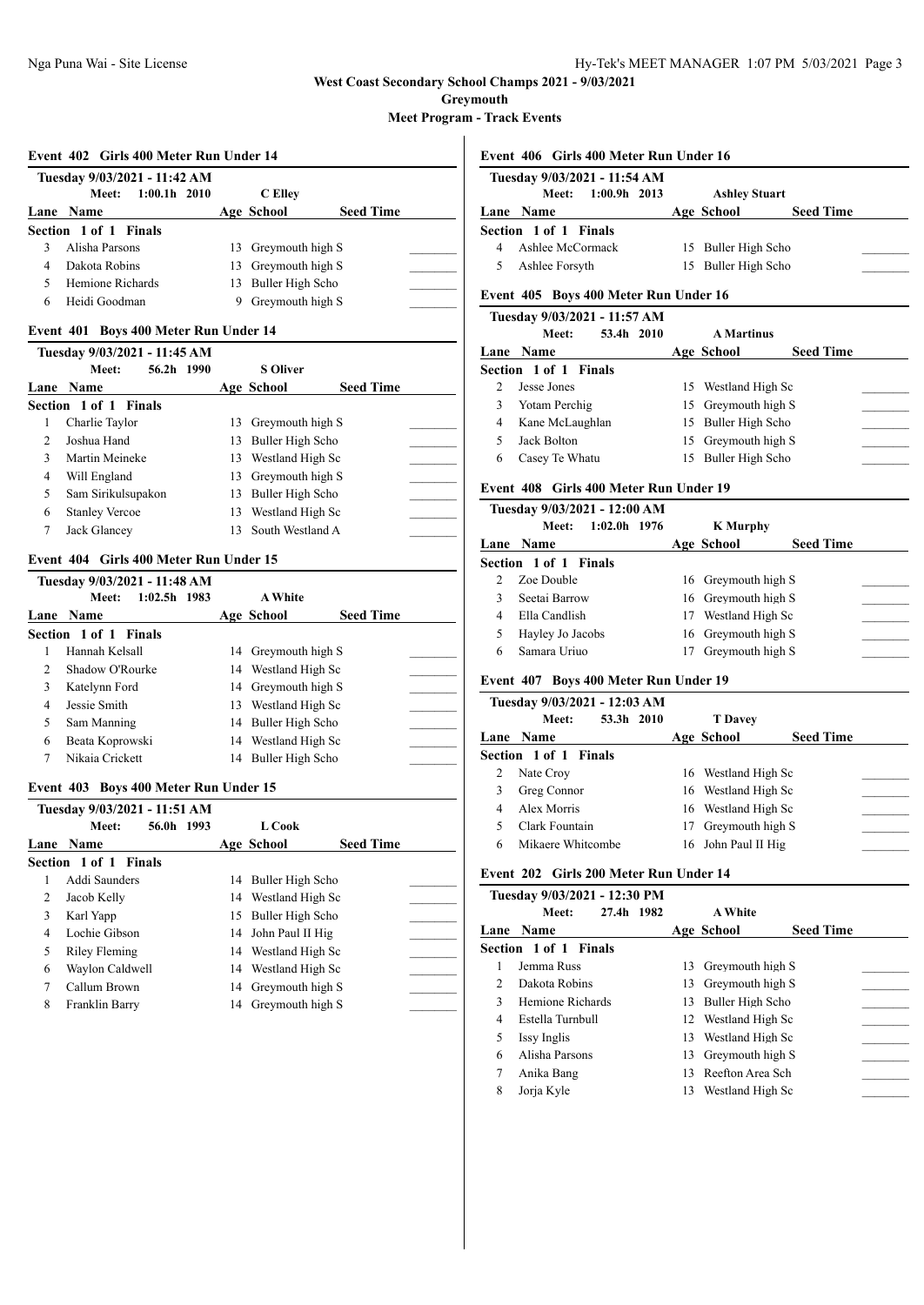**Greymouth**

**Meet Program - Track Events**

#### **Event 201 Boys 200 Meter Run Under 14**

|      | Tuesday 9/03/2021 - 12:33 PM |            |    |                     |                  |  |
|------|------------------------------|------------|----|---------------------|------------------|--|
|      | Meet:                        | 25.0h 1990 |    | J Burton            |                  |  |
| Lane | <b>Name</b>                  |            |    | Age School          | <b>Seed Time</b> |  |
|      | Section 1 of 1 Finals        |            |    |                     |                  |  |
| 2    | Martin Meineke               |            | 13 | Westland High Sc    |                  |  |
| 3    | Sapati Taufu                 |            | 13 | Greymouth high S    |                  |  |
| 4    | <b>Stanley Vercoe</b>        |            | 13 | Westland High Sc    |                  |  |
| 5    | Cooper McLean                |            |    | 12 John Paul II Hig |                  |  |
| 6    | Oliver Wieblitz              |            | 13 | Westland High Sc    |                  |  |
|      | Joshua Hand                  |            | 13 | Buller High Scho    |                  |  |
| 8    | Charlie Taylor               |            | 13 | Greymouth high S    |                  |  |
| 9    | Sam Sirikulsupakon           |            | 13 | Buller High Scho    |                  |  |

### **Event 204 Girls 200 Meter Run Under 15**

|                | Tuesday 9/03/2021 - 12:36 PM |                     |                  |  |
|----------------|------------------------------|---------------------|------------------|--|
|                | 27.0h 1972<br>Meet:          | <b>S</b> Osborne    |                  |  |
|                | Lane Name                    | Age School          | <b>Seed Time</b> |  |
|                | Section 1 of 1 Finals        |                     |                  |  |
|                | Nikaia Crickett              | 14 Buller High Scho |                  |  |
| $\mathfrak{D}$ | Hannah Kelsall               | 14 Greymouth high S |                  |  |
| 3              | Shadow O'Rourke              | 14 Westland High Sc |                  |  |
| 4              | Tiana Baker                  | 14 Greymouth high S |                  |  |
| 5              | Carys Hewetson               | 14 Reefton Area Sch |                  |  |
| 6              | Beata Koprowski              | 14 Westland High Sc |                  |  |
| 7              | Samantha Donaldson           | 14 John Paul II Hig |                  |  |
| 8              | Ella Stewart                 | 14 Westland High Sc |                  |  |

### **Event 203 Boys 200 Meter Run Under 15**

|   | Tuesday 9/03/2021 - 12:39 PM |            |                     |                  |  |
|---|------------------------------|------------|---------------------|------------------|--|
|   | Meet:                        | 24.3h 2002 | L Bill              |                  |  |
|   | Lane Name                    |            | Age School          | <b>Seed Time</b> |  |
|   | Section 1 of 1 Finals        |            |                     |                  |  |
|   | Addi Saunders                |            | 14 Buller High Scho |                  |  |
| 2 | Jacob Kelly                  |            | 14 Westland High Sc |                  |  |
| 3 | Franklin Barry               |            | 14 Greymouth high S |                  |  |
| 4 | Sonny Haldane                |            | 14 Greymouth high S |                  |  |
| 5 | Nathan Brooker               |            | 14 Westland High Sc |                  |  |
| 6 | Lochie Gibson                |            | 14 John Paul II Hig |                  |  |
|   | Hamish Miller                |            | 14 Westland High Sc |                  |  |

## **Event 206 Girls 200 Meter Run Under 16**

|   | Tuesday 9/03/2021 - 12:42 PM |    |                     |                  |  |
|---|------------------------------|----|---------------------|------------------|--|
|   | 27.6h 1998<br>Meet:          |    | <b>W</b> Leach      |                  |  |
|   | <b>Lane Name</b>             |    | Age School          | <b>Seed Time</b> |  |
|   | <b>Section 1 of 1 Finals</b> |    |                     |                  |  |
|   | Caitlin Williams             |    | 15 Greymouth high S |                  |  |
|   | Charlotte Provis             |    | 15 Westland High Sc |                  |  |
| 3 | Ashlee McCormack             |    | 15 Buller High Scho |                  |  |
| 4 | Ashlee Forsyth               |    | 15 Buller High Scho |                  |  |
| 5 | Sasha Bang                   |    | 15 Reefton Area Sch |                  |  |
| 6 | Samara Uriuo                 | 17 | Greymouth high S    |                  |  |
|   | Isla Scott                   |    | 15 Westland High Sc |                  |  |

### **Event 205 Boys 200 Meter Run Under 16**

|      | Tuesday 9/03/2021 - 12:45 PM |    |                                |  |
|------|------------------------------|----|--------------------------------|--|
|      | Meet:<br>23.8h 1996          |    | L Tamahak                      |  |
| Lane | <b>Name</b>                  |    | <b>Seed Time</b><br>Age School |  |
|      | Section 1 of 2 Finals        |    |                                |  |
| 2    | Karl Yapp                    |    | 15 Buller High Scho            |  |
| 3    | James Crooks                 |    | 15 Greymouth high S            |  |
| 4    | Jesse Jones                  |    | 15 Westland High Sc            |  |
| 5    | Carlos Thompson              |    | 15 Westland High Sc            |  |
| 6    | Casey Te Whatu               | 15 | Buller High Scho               |  |
|      | Section 2 of 2 Finals        |    |                                |  |
| 3    | <b>Kassidy Marrier</b>       |    | 15 Reefton Area Sch            |  |
| 4    | Charles Dela Cruz            | 15 | South Westland A               |  |
| 5    | Kane McLaughlan              | 15 | Buller High Scho               |  |
| 6    | Jack Bolton                  | 15 | Greymouth high S               |  |

## **Event 208 Girls 200 Meter Run Under 19**

|   | Tuesday 9/03/2021 - 12:48 PM |            |    |                     |                  |  |
|---|------------------------------|------------|----|---------------------|------------------|--|
|   | Meet:                        | 27.0h 1976 |    | <b>K</b> Murphy     |                  |  |
|   | Lane Name                    |            |    | Age School          | <b>Seed Time</b> |  |
|   | Section 1 of 1 Finals        |            |    |                     |                  |  |
|   | Demi Pearson                 |            |    | 16 Westland High Sc |                  |  |
| 2 | Keeley Ridley                |            | 17 | Buller High Scho    |                  |  |
| 3 | Phoenix Smith                |            |    | 16 John Paul II Hig |                  |  |
| 4 | Zoe Double                   |            |    | 16 Greymouth high S |                  |  |
| 5 | Ella Rae-Wood                |            | 17 | Greymouth high S    |                  |  |
| 6 | Hayley Jo Jacobs             |            |    | 16 Greymouth high S |                  |  |
| 7 | Abbey Uren                   |            |    | 16 Westland High Sc |                  |  |
|   |                              |            |    |                     |                  |  |

## **Event 207 Boys 200 Meter Run Under 19**

|                             | Tuesday 9/03/2021 - 12:51 PM |    |                     |                  |  |
|-----------------------------|------------------------------|----|---------------------|------------------|--|
|                             | 23.2h 1997<br>Meet:          |    | J wynyard           |                  |  |
|                             | <b>Lane Name</b>             |    | Age School          | <b>Seed Time</b> |  |
|                             | <b>Section 1 of 1 Finals</b> |    |                     |                  |  |
|                             | Jon Palmer                   |    | 16 Greymouth high S |                  |  |
| $\mathcal{D}_{\mathcal{L}}$ | Alex Morris                  |    | 16 Westland High Sc |                  |  |
| 3                           | Flynn Aldridge               |    | 16 Buller High Scho |                  |  |
| 4                           | Layk Scowen                  |    | 16 Westland High Sc |                  |  |
|                             | Clark Fountain               | 17 | Greymouth high S    |                  |  |
| 6                           | Kieran de Klerk              |    | 16 Greymouth high S |                  |  |
|                             | Greg Connor                  |    | 16 Westland High Sc |                  |  |

# **Event 802 Girls 800 Meter Run Under 14**

|   | Tuesday 9/03/2021 - 1:00 PM |     |                     |                  |  |
|---|-----------------------------|-----|---------------------|------------------|--|
|   | 2:38.4h 1984<br>Meet:       |     | N Guenole           |                  |  |
|   | Lane Name                   |     | Age School          | <b>Seed Time</b> |  |
|   | Section 1 of 1 Finals       |     |                     |                  |  |
| 2 | Lenka cargill               |     | 12 Buller High Scho |                  |  |
| 3 | Sophie Gilbertson           |     | 13 John Paul II Hig |                  |  |
| 4 | Olivia Johansen             |     | 13 John Paul II Hig |                  |  |
| 5 | Holly Manera                |     | 12 South Westland A |                  |  |
| 6 | Dakota Robins               | 13. | Greymouth high S    |                  |  |
|   | Heidi Goodman               | 9   | Greymouth high S    |                  |  |